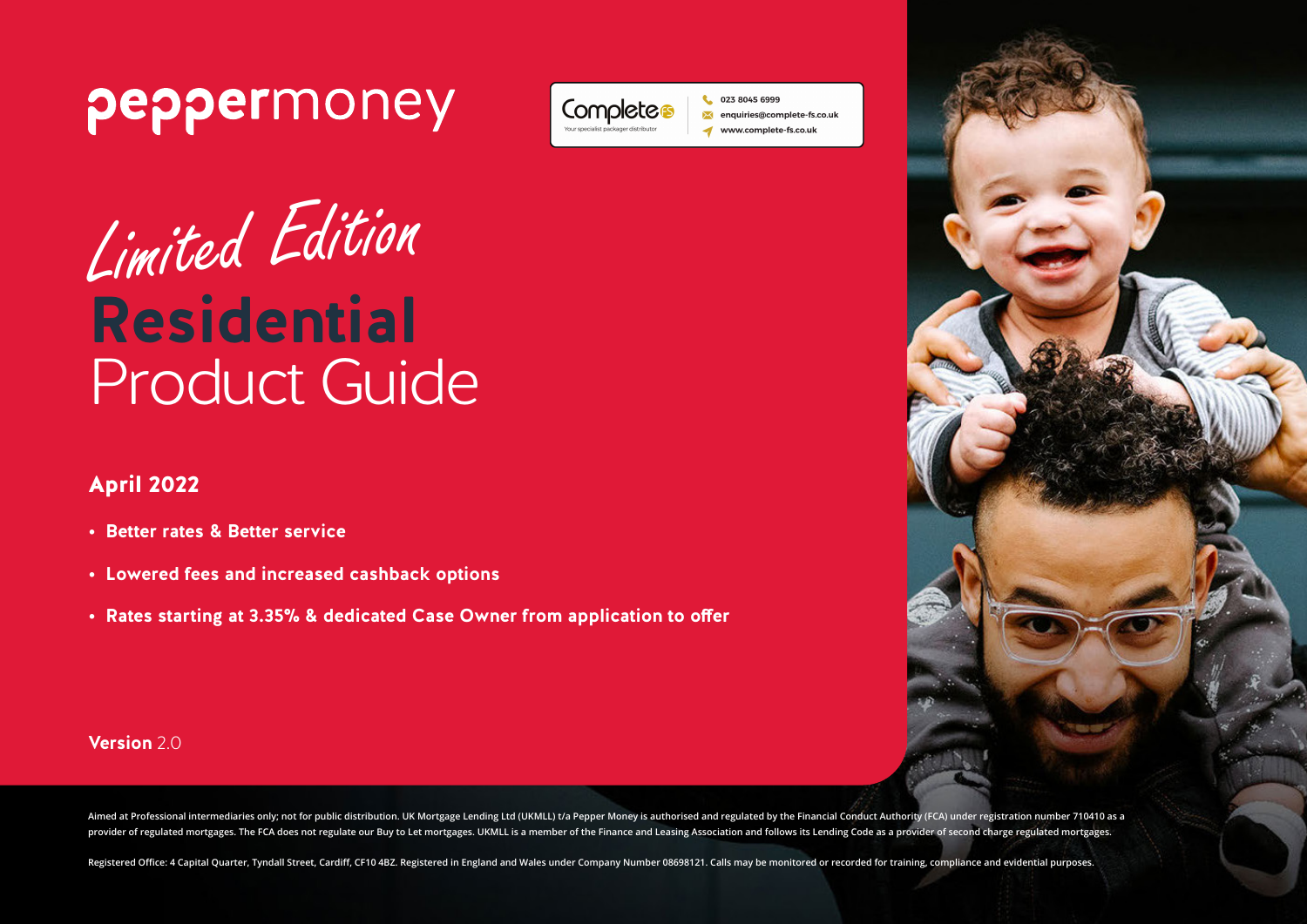# Highlights of our wide ranging criteria

#### No Credit Scoring

- We don't credit score to make decisions
- We don't credit score to determine product selection
- What you see is what you get
- Manual underwriting by a team of skilled decision makers

#### Capital Raising

- To our maximum LTVs for most legal purposes
- Debt consolidation to maximum LTVs

#### Minimum Income £18k

- Can be the combined income of both applicants
- Must be earned income
- 100% of secondary income accepted

#### **CCJs**

- Don't need to be satisfied
- No value limit
- Can be registered as recently as 6 months ago

#### **Defaults**

- Don't need to be satisfied
- No value limit
- Can be registered as recently as 6 months ago

#### Interest Only

- Across the entire range
- Max 60% LTV
- Sale of main residence acceptable repayment with no minimum equity requirement and plausible trading down strategy

#### Self-Employed

- Across the entire range
- Minimum of 1 year's trading
- Net profit for Sole Traders
- Salary and dividends for Company Directors
- Additional remuneration add back allowed where applicants own 100% of the Company

#### Day Rate Contractors

- Income assessed based on daily rate whether self-employed, limited Company or umbrella Company
- Minimum 12 months history and 3 months' bank statements
- Average or current day rate to be minimum of £200 per day

#### First Time Buyers

- No restrictions on LTV
- 100% cash gifted deposit acceptable with proof of 12 months rental history or household upkeep

#### Strong Approach to Affordability

- 100% of shift allowance
- Flexibility around non-court ordered maintenance and many regular benefits e.g. Working Family Tax Credit, Child Benefit, Universal Credit, Disability Living Allowance etc.
- 5 year Fixed rates calculated at pay rate
- Free standard legals on all remortgages provided by a reputable firm of solicitors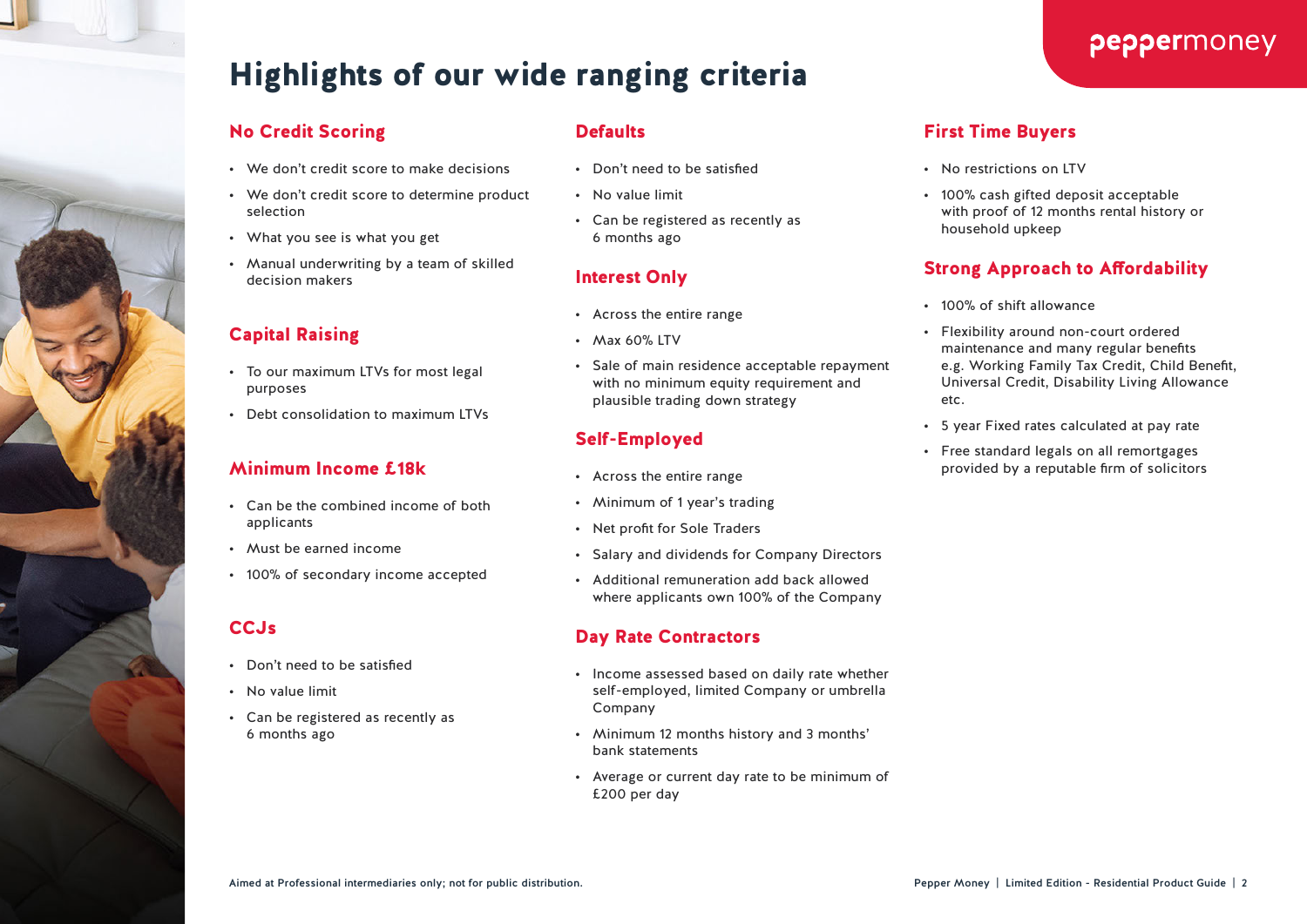## Pepper 60 - LIMITED EDITION RESIDENTIAL

**Effective 17th August 2020**<br>Suitable for clients who want to remortgage that haven't had a Default or CCJ in the last 60 months

| <b>LTV</b> | Initial<br>Rate                   | Comp.<br>Fee                                                                                                                                                     | <b>Reversion Rates</b><br>$(LMR +)$ |
|------------|-----------------------------------|------------------------------------------------------------------------------------------------------------------------------------------------------------------|-------------------------------------|
| <b>70%</b> | 3.55%                             |                                                                                                                                                                  | 3.55%                               |
| 75%        | 3.65%                             | £0                                                                                                                                                               | 3.70%                               |
| 80%        | 3.74%                             |                                                                                                                                                                  | 3.95%                               |
| 85%        | 4.25%                             |                                                                                                                                                                  | 4.20%                               |
|            | Free Valuation and £500 Cashback* |                                                                                                                                                                  |                                     |
|            |                                   | ERC: 4%, 4%, 3%, 3%, 2%                                                                                                                                          |                                     |
|            |                                   | No Application or TT Fee. *For Free Valuation products: One free standard valuation for properties valued up<br>to £500,000<br>Free Legals feature not available |                                     |

| <b>Key Criteria</b>             |                                                         |                           |                                                                                                     |                                                                                            |                                                                              |  |  |  |  |
|---------------------------------|---------------------------------------------------------|---------------------------|-----------------------------------------------------------------------------------------------------|--------------------------------------------------------------------------------------------|------------------------------------------------------------------------------|--|--|--|--|
|                                 | <b>Credit Criteria</b>                                  |                           | <b>Applicants</b>                                                                                   | <b>Loan Size</b>                                                                           |                                                                              |  |  |  |  |
| <b>CCJs</b>                     | 0 in 60 months                                          | Minimum Age               | 21 years                                                                                            | <b>Minimum</b>                                                                             | £25,001                                                                      |  |  |  |  |
| <b>Default</b>                  | 0 in 60 months                                          | <b>Maximum Age</b>        | 75 years at end of term                                                                             | Maximum                                                                                    | Up to £1 million available to 75% LTV<br>Up to £750,000 available to 85% LTV |  |  |  |  |
| <b>CCJ/Default Value</b>        | No limit                                                | <b>Maximum Applicants</b> | $\overline{2}$                                                                                      | Repayment                                                                                  |                                                                              |  |  |  |  |
| <b>Mortgage/Secured Arrears</b> | 0 in 60 months (No arrears balance<br>in last 6 months) | <b>Employed</b>           | Minimum of 3 months in current<br>job with 6 months' continuous<br>employment and not in probation. | Capital & Interest. Interest only to 60%, supported by an acceptable<br>repayment strategy |                                                                              |  |  |  |  |
| <b>Unsecured Arrears</b>        | 0 in 12 months                                          |                           | Evidence of employment history is<br>required to cover the last 6 months                            | <b>Property value</b>                                                                      |                                                                              |  |  |  |  |
|                                 |                                                         |                           | Minimum trading period of 3 years                                                                   | Minimum                                                                                    | £70,000                                                                      |  |  |  |  |
| <b>Bankruptcy/IVA</b>           | Discharged > 6 years ago                                | Self-Employed             | for either applicant where self-<br>employed                                                        | <b>Term</b>                                                                                |                                                                              |  |  |  |  |
| <b>Repossessions</b>            | None in last 6 years                                    |                           | <b>Minimum</b>                                                                                      | 5 years                                                                                    |                                                                              |  |  |  |  |
| <b>Debt Management Plan</b>     | Considered if satisfied over 12 months ago              |                           | Maximum                                                                                             | 35 years                                                                                   |                                                                              |  |  |  |  |

Aimed at Professional intermediaries only; not for public distribution. Pepper Money | Limited Edition - Residential Product Guide | 3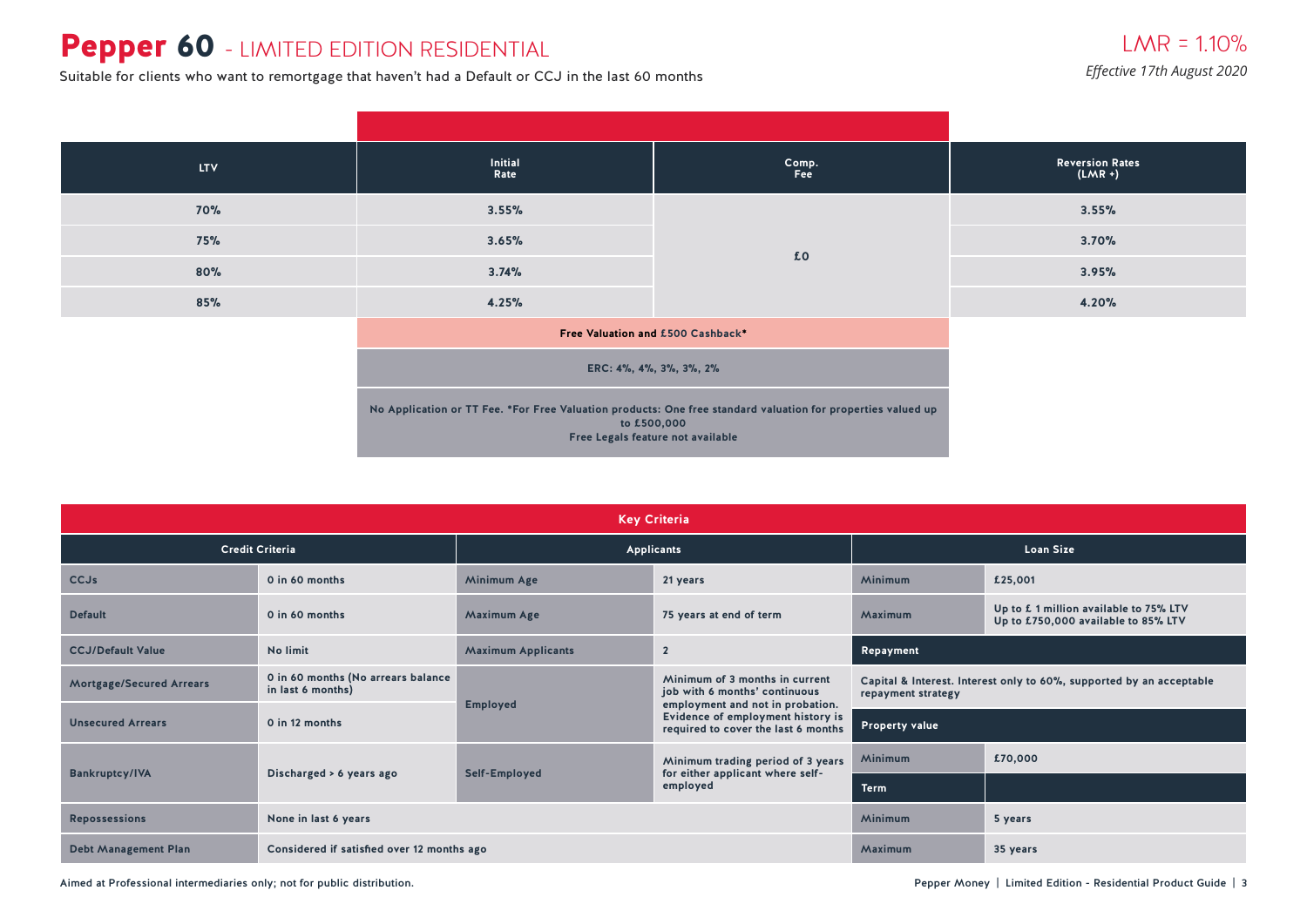## Pepper 48 - LIMITED EDITION RESIDENTIAL

### $LMR = 110%$ *Effective 17th August 2020*

Suitable for clients that haven't had a Default or CCJ in the last 48 months

|            | 2 Year Fixed                                                                                                          |                     |                                   |                     |                 |                     | 5 Year Fixed                                       |                     |                        |              |                        |              |                                     |
|------------|-----------------------------------------------------------------------------------------------------------------------|---------------------|-----------------------------------|---------------------|-----------------|---------------------|----------------------------------------------------|---------------------|------------------------|--------------|------------------------|--------------|-------------------------------------|
| <b>LTV</b> | <b>Initial</b><br>Rate                                                                                                | Comp.<br><b>Fee</b> | <b>Initial</b><br>Rate            | Comp.<br><b>Fee</b> | Initial<br>Rate | Comp.<br><b>Fee</b> | <b>Initial</b><br>Rate                             | Comp.<br><b>Fee</b> | <b>Initial</b><br>Rate | Comp.<br>Fee | <b>Initial</b><br>Rate | Comp.<br>Fee | <b>Reversion Rates</b><br>$(LMR +)$ |
| 75%        | 3.35%                                                                                                                 |                     | 3.50%                             |                     | 3.65%           |                     | 3.60%                                              |                     | 3.75%                  |              | 3.90%                  |              | 3.90%                               |
| 80%        | 3.60%                                                                                                                 | £795                | 3.75%                             | £795                | 3.90%           | £0                  | 3.90%                                              | £795                | 4.05%                  | £795         | 4.20%                  | £0           | 4.15%                               |
| 85%        | 4.35%                                                                                                                 |                     | 4.40%                             |                     | 4.65%           |                     | 4.25%                                              |                     | 4.40%                  |              | 4.55%                  |              | 4.40%                               |
|            |                                                                                                                       | £500 Cashback       | Free Valuation and £500 Cashback* |                     |                 |                     | Free Valuation and £500 Cashback*<br>£500 Cashback |                     |                        |              |                        |              |                                     |
|            | ERC: 3%, 2%                                                                                                           |                     |                                   |                     |                 |                     | ERC: 4%, 4%, 3%, 3%, 2%                            |                     |                        |              |                        |              |                                     |
|            | Application fee = £150 *For Free Valuation products: One free standard valuation for properties valued up to £500,000 |                     |                                   |                     |                 |                     |                                                    |                     |                        |              |                        |              |                                     |

| <b>Key Criteria</b>             |                                            |                                               |                                                                                                     |                                                                                            |                                                                              |  |  |  |  |
|---------------------------------|--------------------------------------------|-----------------------------------------------|-----------------------------------------------------------------------------------------------------|--------------------------------------------------------------------------------------------|------------------------------------------------------------------------------|--|--|--|--|
|                                 | <b>Credit Criteria</b>                     |                                               | Applicants                                                                                          | <b>Loan Size</b>                                                                           |                                                                              |  |  |  |  |
| <b>CCJs</b>                     | None in 48 months                          | <b>Minimum Age</b>                            | 21 years                                                                                            | Minimum                                                                                    | £25,001                                                                      |  |  |  |  |
| <b>Default</b>                  | 0 in 48 months                             | <b>Maximum Age</b><br>75 years at end of term |                                                                                                     | Maximum                                                                                    | Up to £1 million available to 75% LTV<br>Up to £750,000 available to 85% LTV |  |  |  |  |
| <b>Default Value</b>            | No limit                                   | <b>Maximum Applicants</b>                     | $\overline{2}$                                                                                      | Repayment                                                                                  |                                                                              |  |  |  |  |
|                                 | 0 in 48 months (No arrears                 |                                               | Minimum of 3 months in current<br>job with 6 months' continuous<br>employment and not in probation. | Capital & Interest. Interest only to 60%, supported by an acceptable<br>repayment strategy |                                                                              |  |  |  |  |
| <b>Mortgage/Secured Arrears</b> | balance in last 6 months)                  | <b>Employed</b>                               | Evidence of employment history<br>is required to cover the last 6<br>months                         | <b>Property value</b>                                                                      |                                                                              |  |  |  |  |
|                                 |                                            |                                               | Must have been in their current<br>business for a minimum of 12                                     | <b>Minimum</b>                                                                             | £70,000                                                                      |  |  |  |  |
| <b>Bankruptcy/IVA</b>           | Discharged > 6 years ago                   | Self-Employed                                 | months and able to supply 1 year's<br>trading accounts                                              | <b>Term</b>                                                                                |                                                                              |  |  |  |  |
| <b>Repossessions</b>            | None in last 6 years                       |                                               |                                                                                                     | Minimum                                                                                    | 5 years                                                                      |  |  |  |  |
| <b>Debt Management Plan</b>     | Considered if satisfied over 12 months ago |                                               | Maximum                                                                                             | 35 years                                                                                   |                                                                              |  |  |  |  |

Aimed at Professional intermediaries only; not for public distribution. Notice that the state of the state of the state of the state of the state of the state of the state of the state of the state of the state of the stat